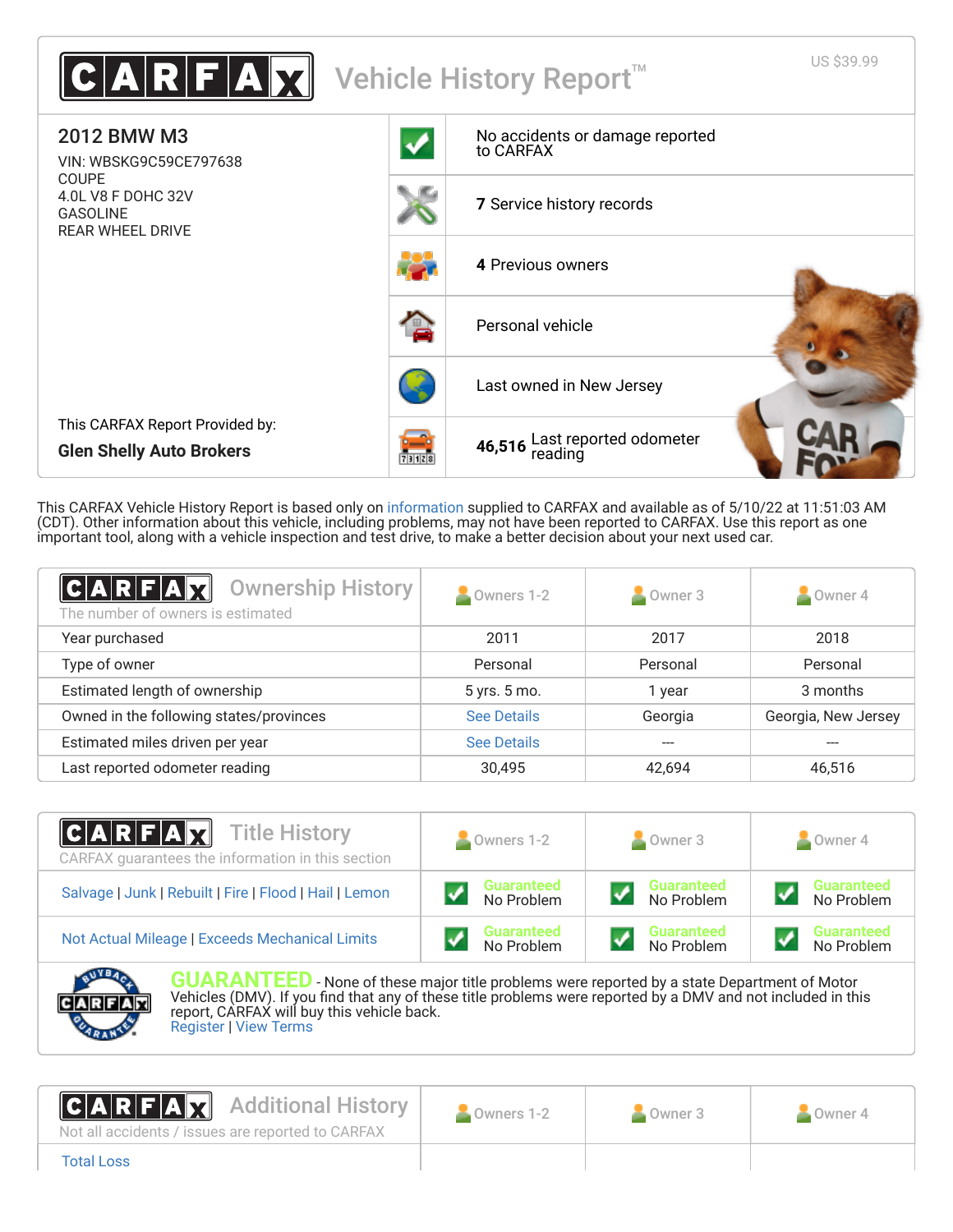| No total loss reported to CARFAX.                                                                                              | No Issues<br>Reported  |                            | No Issues<br>Reported  |                      | No Issues<br>Reported  |
|--------------------------------------------------------------------------------------------------------------------------------|------------------------|----------------------------|------------------------|----------------------|------------------------|
| <b>Structural Damage</b><br>No structural damage reported to CARFAX.                                                           | No Issues<br>Reported  |                            | No Issues<br>Reported  |                      | No Issues<br>Reported  |
| <b>Airbag Deployment</b><br>No airbag deployment reported to CARFAX.                                                           | No Issues<br>Reported  |                            | No Issues<br>Reported  | $\boldsymbol{v}$     | No Issues<br>Reported  |
| <b>Odometer Check</b><br>No indication of an odometer rollback.                                                                | No Issues<br>Indicated | $\boldsymbol{\mathcal{N}}$ | No Issues<br>Indicated | $\boldsymbol{J}$     | No Issues<br>Indicated |
| <b>Accident / Damage</b><br>No accidents or damage reported to CARFAX.                                                         | No Issues<br>Reported  |                            | No Issues<br>Reported  | $\blacktriangledown$ | No Issues<br>Reported  |
| <b>Manufacturer Recall</b><br>No open recalls reported to CARFAX. Check with an<br>authorized BMW dealer for any open recalls. | No Recalls<br>Reported |                            | No Recalls<br>Reported |                      | No Recalls<br>Reported |

<span id="page-1-1"></span><span id="page-1-0"></span>

| Owner 1<br>Purchased:<br>2011 |                | Low mileage! This owner drove less than<br>the industry average of 15,000 miles per<br>year. | <b>Personal Vehicle</b>                                                                                                                                                                               | 5,414 mi/yr |
|-------------------------------|----------------|----------------------------------------------------------------------------------------------|-------------------------------------------------------------------------------------------------------------------------------------------------------------------------------------------------------|-------------|
| Date                          | <b>Mileage</b> | <b>Source</b>                                                                                | <b>Comments</b>                                                                                                                                                                                       |             |
| 11/16/2011                    |                | Texas<br>Motor Vehicle Dept.<br>Sugar Land, TX                                               | Titled or registered as personal vehicle                                                                                                                                                              |             |
| 01/11/2012                    | $\overline{2}$ | Texas<br>Motor Vehicle Dept.<br>Sugar Land, TX<br>Title #10112840904121226                   | Title issued or updated<br>- First owner reported<br>- Loan or lien reported<br>- Vehicle color noted as Black                                                                                        |             |
| 12/01/2012                    |                | Texas<br>Motor Vehicle Dept.<br>Sugar Land, TX<br>Title #10112840904121226                   | Registration issued or renewed<br>- Loan or lien reported<br>- Passed safety inspection<br>- Vehicle color noted as Black                                                                             |             |
| 12/01/2013                    |                | Texas<br>Motor Vehicle Dept.<br>Sugar Land, TX<br>Title #10112840904121226                   | Registration issued or renewed<br>- Loan or lien reported<br>- Passed safety inspection<br>- Registration updated when owner moved the<br>vehicle to a new location<br>- Vehicle color noted as Black |             |
| 12/02/2013                    | 12,060         | Texas<br><b>Inspection Station</b><br>Sugar Land, TX                                         | <b>Failed emissions inspection</b>                                                                                                                                                                    |             |
| 12/11/2014                    |                | Texas<br>Motor Vehicle Dept.<br>Sugar Land, TX<br>Title #10112840904121226                   | Registration issued or renewed<br>- Loan or lien reported<br>- Passed safety inspection<br>- Vehicle color noted as Black                                                                             |             |
| 01/02/2015                    | 16,506         | Texas<br><b>Inspection Station</b><br>Sugar Land, TX                                         | <b>Failed emissions inspection</b>                                                                                                                                                                    |             |
| 01/02/2015                    | 16,577         | Texas<br><b>Inspection Station</b><br>Sugar Land, TX                                         | Passed emissions inspection                                                                                                                                                                           |             |
| 12/01/2015                    |                | Texas<br>Motor Vehicle Dept.<br>Sugar Land, TX                                               | Registration issued or renewed<br>- Loan or lien reported<br>- Passed safety inspection                                                                                                               |             |

- Vehicle color noted as Black

Title #10112840904121226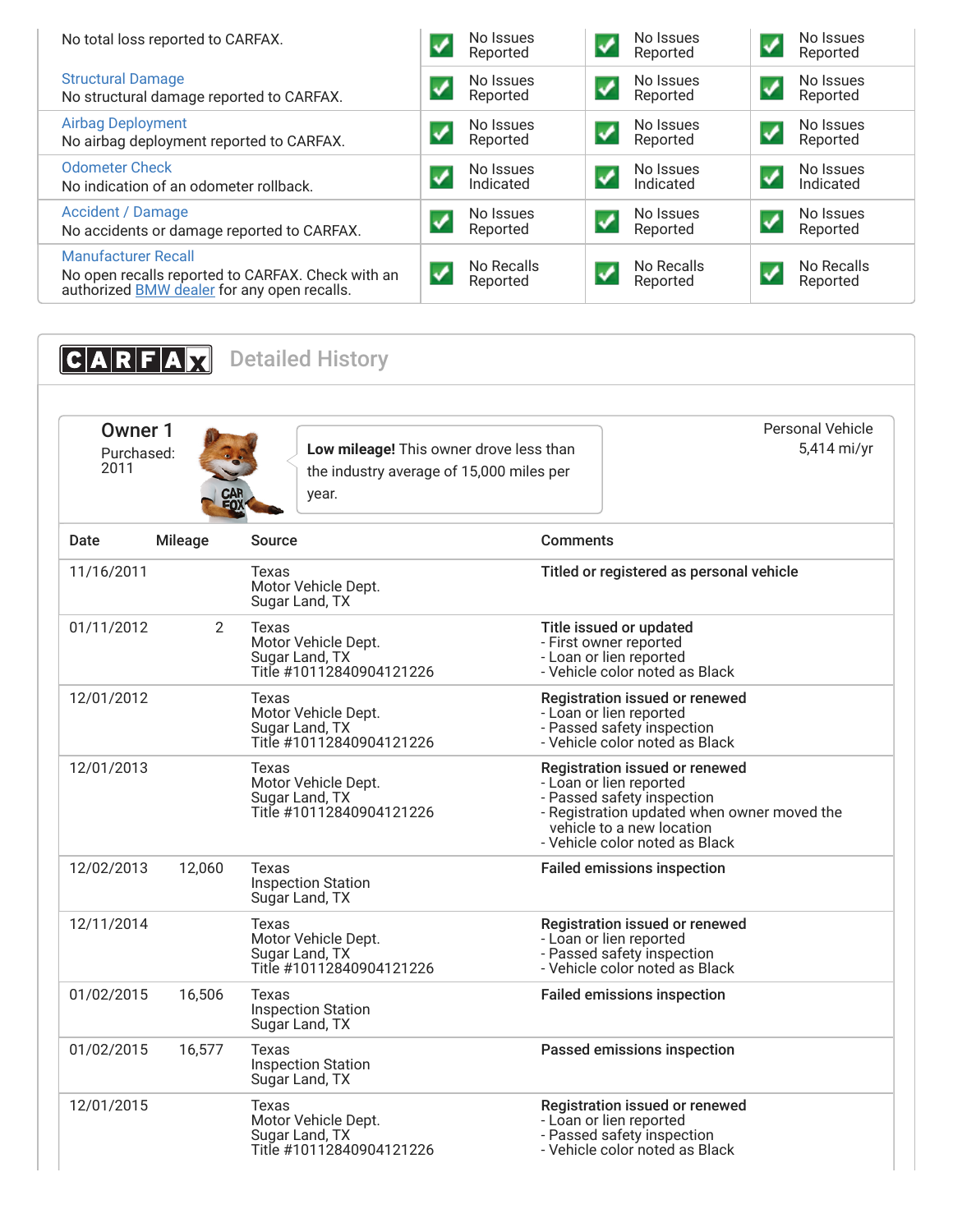| 01/22/2016 | 20.165 | Texas<br><b>Inspection Station</b><br>Sugar Land, TX                              | <b>Failed emissions inspection</b> |
|------------|--------|-----------------------------------------------------------------------------------|------------------------------------|
| 01/22/2016 | 20.191 | Texas<br><b>Inspection Station</b><br>Sugar Land, TX                              | Passed emissions inspection        |
| 09/09/2016 | 26.095 | Dealer Inventory                                                                  | Vehicle offered for sale           |
| 11/27/2016 |        | South Carolina<br>Motor Vehicle Dept.                                             | Vehicle purchase reported          |
| 12/16/2016 |        | South Carolina<br>Motor Vehicle Dept.<br>Greenville, SC<br>Title #772060322623648 | Registration issued or renewed     |

| <b>Owner 2</b> | Purchased: 2016 |                                                                                                                                                                      | Personal Vehicle                                                                          |
|----------------|-----------------|----------------------------------------------------------------------------------------------------------------------------------------------------------------------|-------------------------------------------------------------------------------------------|
| Date           | Mileage         | Source                                                                                                                                                               | <b>Comments</b>                                                                           |
| 12/19/2016     |                 | South Carolina<br>Motor Vehicle Dept.<br>Greenville, SC<br>Title #772060322623648                                                                                    | Title issued or updated<br>- New owner reported<br>- Loan or lien reported                |
| 03/23/2017     |                 | South Carolina<br>Motor Vehicle Dept.<br>Greenville, SC<br>Title #772060322623648                                                                                    | <b>Registration issued or renewed</b>                                                     |
| 05/01/2017     | 29,588          | Dealer Inventory                                                                                                                                                     | Vehicle offered for sale                                                                  |
| 05/13/2017     |                 | Georgia<br>Motor Vehicle Dept.                                                                                                                                       | Vehicle purchase reported                                                                 |
| 05/19/2017     |                 | South Carolina<br>Motor Vehicle Dept.<br>Greenville, SC<br>Title #772060322623648                                                                                    | Title issued or updated<br>- Loan or lien released                                        |
| 05/20/2017     | 30,495          | Spartanburg Toyota<br>Spartanburg, SC<br>864-595-2300<br>https://spartanburgtoyota.com/<br>4.1 / 5.0<br>29 Verified Reviews<br>Customer<br>1,329<br><b>Favorites</b> | - Maintenance inspection completed<br>- Interior trim checked<br>- Oil and filter changed |

|            | Owner 3<br>Purchased: 2017 |                                                 | Personal Vehicle                                                                                                                                                                   |
|------------|----------------------------|-------------------------------------------------|------------------------------------------------------------------------------------------------------------------------------------------------------------------------------------|
| Date       | Mileage                    | Source                                          | <b>Comments</b>                                                                                                                                                                    |
| 06/02/2017 |                            | Georgia<br>Motor Vehicle Dept.<br>Hephzibah, GA | Title issued or updated<br>- Registration issued or renewed<br>- Title or registration issued<br>- New owner reported<br>- Loan or lien reported<br>- Vehicle color noted as Black |
| 06/29/2018 | 42.694                     | Dealer Inventory                                | Vehicle offered for sale                                                                                                                                                           |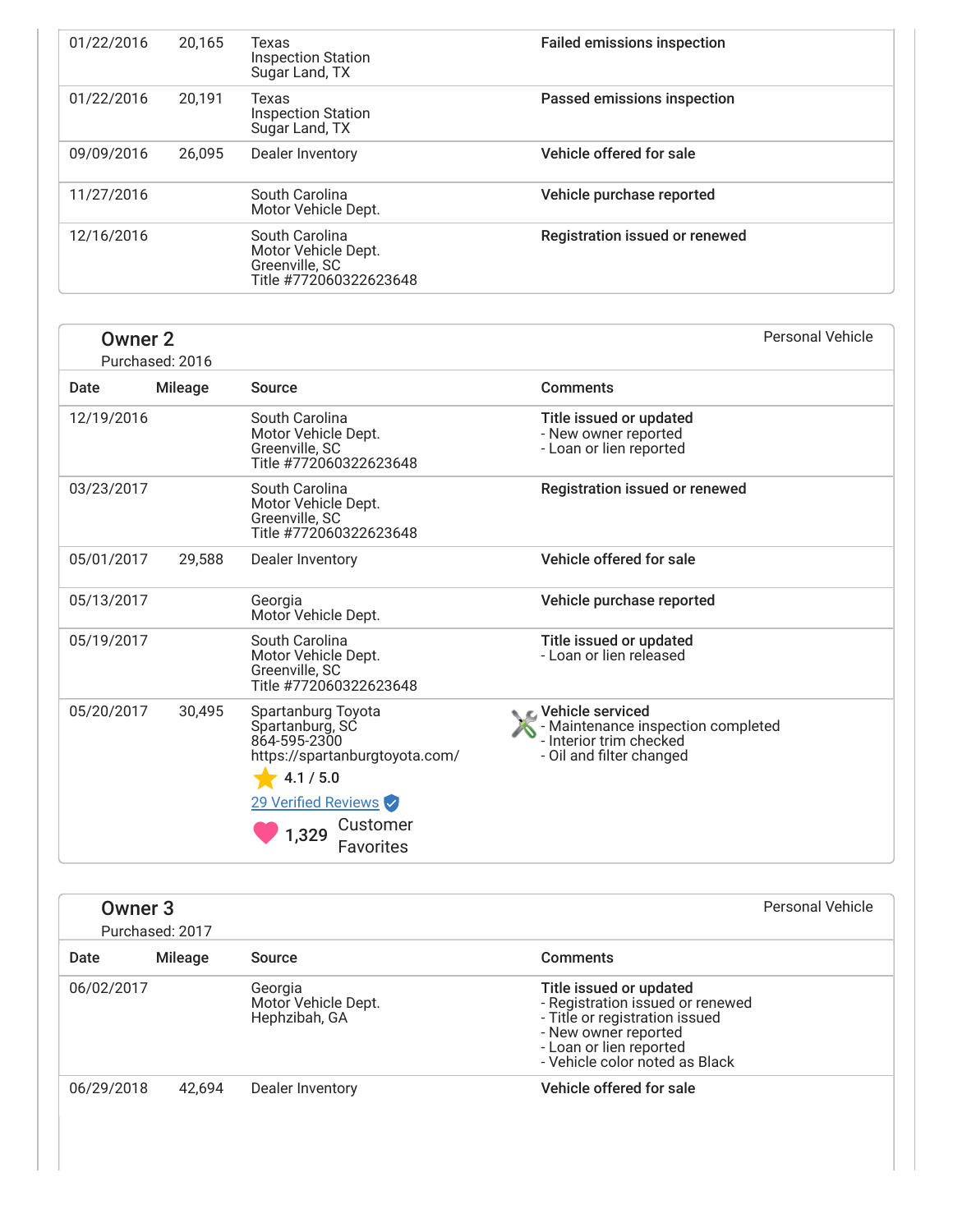07/02/2018 William Mizell Ford Waynesboro, GA 866-890-5818 mizellford.com



| Owner 4    | Purchased: 2018 |                                                                                                                                                      | <b>Personal Vehicle</b>                                                                                                                                                                      |
|------------|-----------------|------------------------------------------------------------------------------------------------------------------------------------------------------|----------------------------------------------------------------------------------------------------------------------------------------------------------------------------------------------|
| Date       | <b>Mileage</b>  | Source                                                                                                                                               | <b>Comments</b>                                                                                                                                                                              |
| 07/02/2018 |                 | Georgia<br>Motor Vehicle Dept.                                                                                                                       | Vehicle purchase reported                                                                                                                                                                    |
| 08/14/2018 | 42,713          | Georgia<br>Motor Vehicle Dept.<br>Forsyth, GA                                                                                                        | <b>Odometer reading reported</b>                                                                                                                                                             |
| 08/15/2018 |                 | Georgia<br>Motor Vehicle Dept.<br>Forsyth, GA                                                                                                        | Title or registration issued<br>- New owner reported<br>- Loan or lien reported<br>- Vehicle color noted as Black                                                                            |
| 10/14/2018 | 43,883          | Dealer Inventory                                                                                                                                     | Vehicle offered for sale                                                                                                                                                                     |
| 10/18/2018 | 43,893          | <b>United BMW</b><br>Alpharetta, GA<br>678-832-4600<br>bmwroswell.com<br>4.6 / 5.0<br>796 Verified Reviews<br>Customer<br>14,441<br><b>Favorites</b> | <b>C</b> Vehicle serviced<br>- Pre-delivery inspection completed<br>- Two tires mounted<br>- Vehicle washed/detailed                                                                         |
| 11/19/2018 | 43,903          | New Jersey<br>Motor Vehícle Dept.<br>Northfield, NJ<br>Title #DA20183230257                                                                          | Title issued or updated<br>- Dealer took title of this vehicle while it was in<br>inventory<br>- Registration issued or renewed<br>- Loan or lien reported<br>- Vehicle color noted as Black |
| 01/02/2019 | 44,649          | <b>BMW of Springfield</b><br>Springfield, NJ<br>973-379-7744<br>bmwofspringfieldnj.com<br>4.7 / 5.0<br>233 Verified Reviews<br>34 Customer Favorites | C Vehicle serviced<br>- Maintenance inspection completed<br>- Fuel system checked                                                                                                            |
| 01/04/2019 |                 | New Jersey<br>Inspection Station                                                                                                                     | Passed emissions inspection                                                                                                                                                                  |
| 09/17/2019 |                 | New Jersey<br>Motor Vehicle Dept.<br>Northfield, NJ                                                                                                  | Registration issued or renewed<br>- Vehicle color noted as Black                                                                                                                             |
| 11/22/2019 | 45,714          | <b>BMW of Atlantic City</b><br>Pleasantville, NJ<br>609-568-9200<br>bmwatlanticcity.com<br>4.6 / 5.0<br>95 Verified Reviews<br>4 Customer Favorites  | C Vehicle serviced<br>- Oil and filter changed<br>- Brakes checked                                                                                                                           |
| 09/19/2020 | 46,083          | New Jersey<br>Inspection Station                                                                                                                     | Passed emissions inspection                                                                                                                                                                  |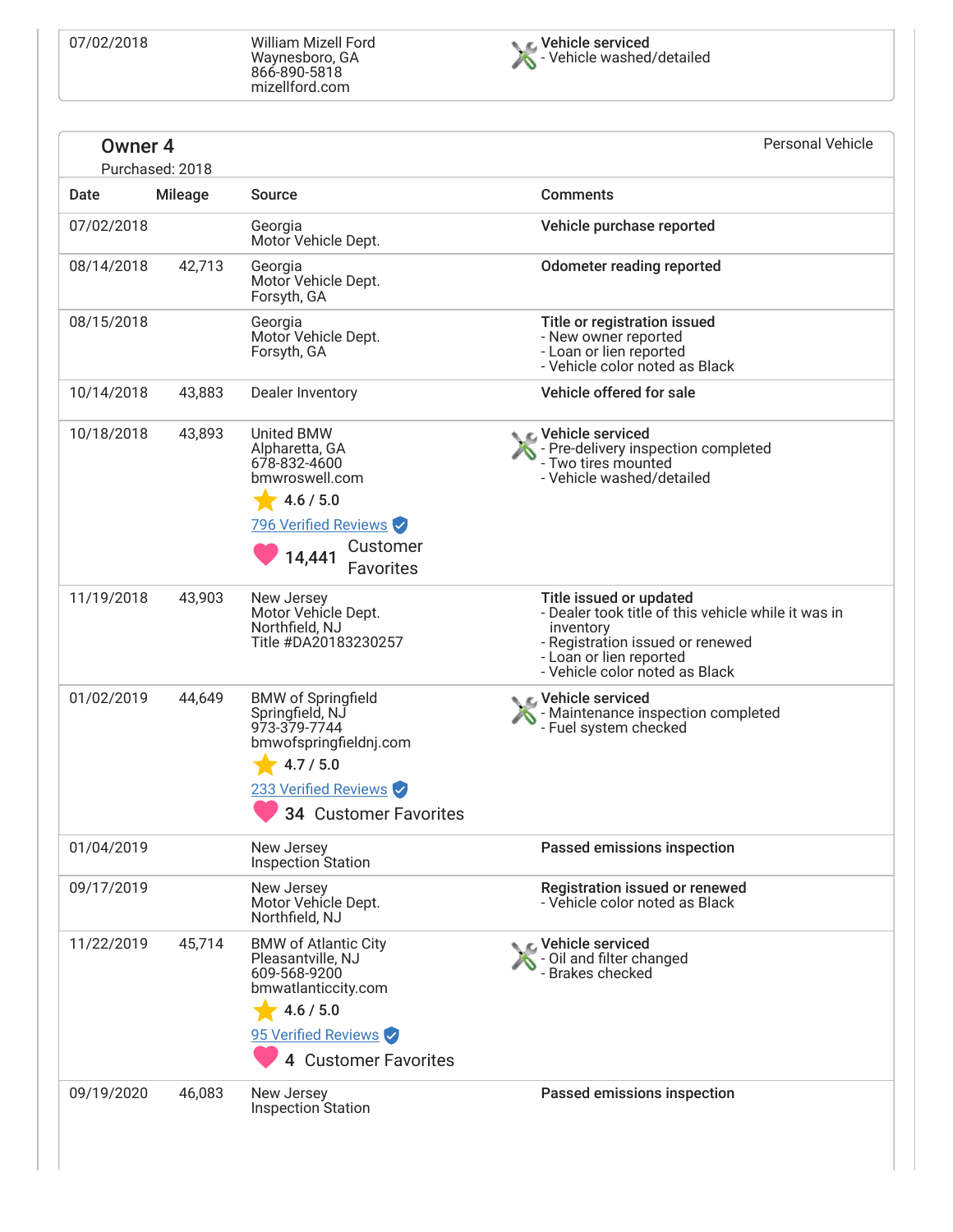| 10/17/2020 |        | New Jersey<br>Motor Vehicle Dept.<br>Northfield, NJ                                                                                                           | Registration issued or renewed<br>- Vehicle color noted as Black                                                                 |
|------------|--------|---------------------------------------------------------------------------------------------------------------------------------------------------------------|----------------------------------------------------------------------------------------------------------------------------------|
| 10/18/2021 |        | New Jersey<br>Motor Vehicle Dept.<br>Northfield, NJ                                                                                                           | Registration issued or renewed<br>- Vehicle color noted as Black                                                                 |
| 01/19/2022 | 46,497 | <b>BMW of Atlantic City</b><br>Pleasantville, NJ<br>609-568-9200<br>bmwatlanticcity.com<br>4.6 / 5.0<br>95 Verified Reviews<br>4 Customer Favorites           | $\bullet$ $\epsilon$ . Vehicle serviced<br>- Oil and filter changed<br>- Tire condition and pressure checked<br>- Brakes checked |
| 02/11/2022 | 46,516 | <b>BMW of Atlantic City</b><br>Pleasantville, NJ<br>609-568-9200<br>bmwatlanticcity.com<br>4.6 / 5.0<br>95 Verified Reviews<br><b>Customer Favorites</b><br>4 | $\bullet$ $\epsilon$ . Vehicle serviced<br>- Drain plug gasket replaced<br>- Tire(s) replaced<br>- Brakes checked                |

Have Questions? Consumers, please visit our Help Center at [www.carfax.com](http://www.carfax.com/help). Dealers or Subscribers, please visit our Help Center at [www.carfaxonline.com.](http://www.carfaxonline.com/)



# Failed Emissions Inspection

The emissions check performed during a vehicle inspection indicated the vehicle was emitting more than allowable emissions standards and/or had missing or modified parts. Repeated failed emissions records can indicate engine problems and CARFAX recommends you have the vehicle inspected.

## First Owner

When the first owner(s) obtains a title from a Department of Motor Vehicles as proof of ownership.

## New Owner Reported

When a vehicle is sold to a new owner, the Title must be transferred to the new owner(s) at a Department of Motor Vehicles.

## Ownership History

CARFAX defines an owner as an individual or business that possesses and uses a vehicle. Not all title transactions represent changes in ownership. To provide estimated number of owners, CARFAX proprietary technology analyzes all the events in a vehicle history. Estimated ownership is available for vehicles manufactured after 1991 and titled solely in the US including Puerto Rico. Dealers sometimes opt to take ownership of a vehicle and are required to in the following states: Maine, Massachusetts, New Jersey, Ohio, Oklahoma, Pennsylvania and South Dakota. Please consider this as you review a vehicle's estimated ownership history.

## Title Issued

A state issues a title to provide a vehicle owner with proof of ownership. Each title has a unique number. Each title or registration record on a CARFAX report does not necessarily indicate a change in ownership. In Canada, a registration and bill of sale are used as proof of ownership.



CARFAX DEPENDS ON ITS SOURCES FOR THE ACCURACY AND RELIABILITY OF ITS INFORMATION. THEREFORE, NO RESPONSIBILITY IS ASSUMED BY CARFAX OR ITS AGENTS FOR ERRORS OR OMISSIONS IN THIS REPORT. CARFAX FURTHER EXPRESSLY DISCLAIMS ALL WARRANTIES, EXPRESS OR IMPLIED, INCLUDING ANY IMPLIED WARRANTIES OF MERCHANTABILITY OR FITNESS FOR A PARTICULAR PURPOSE.